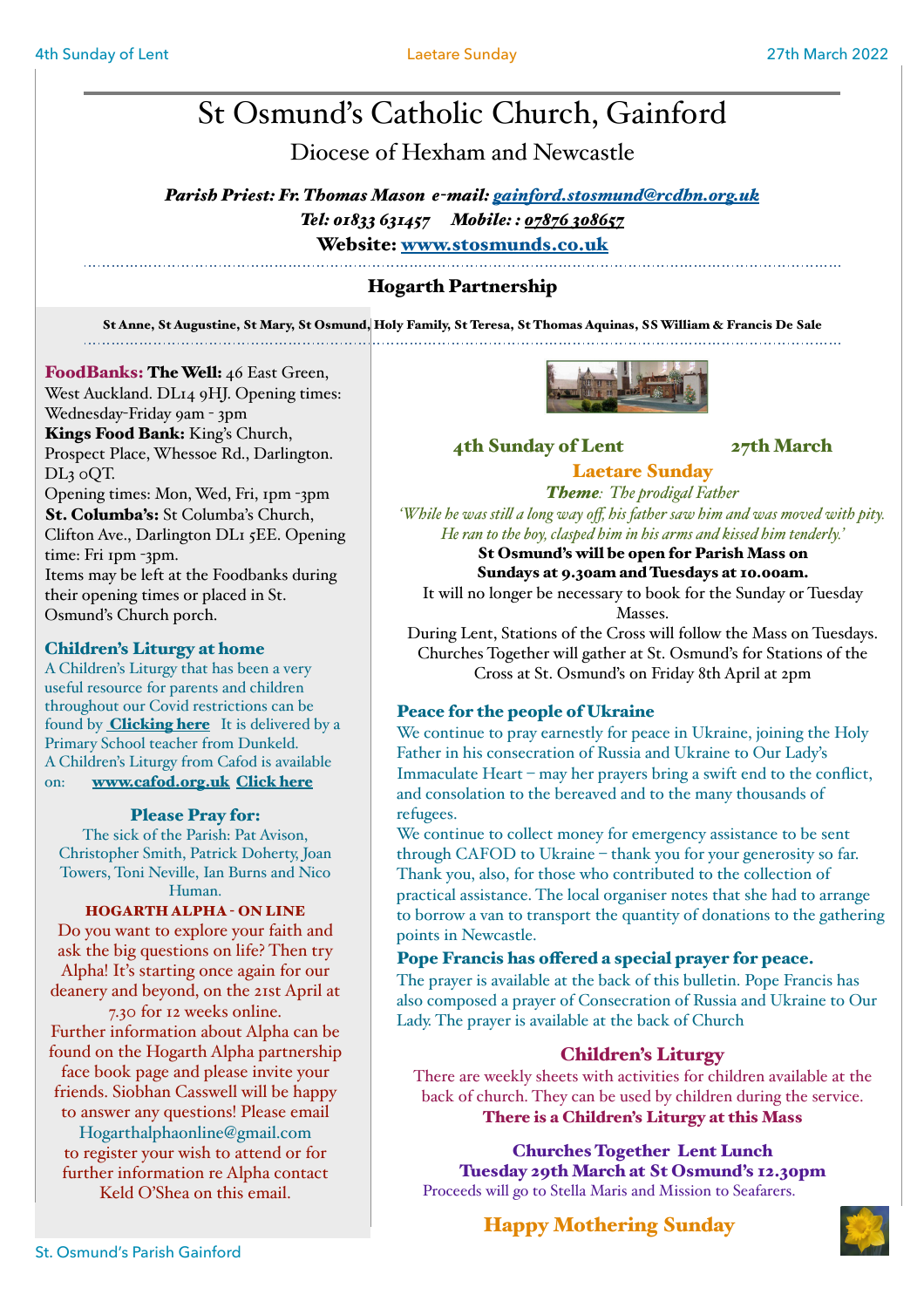Readings and Reflections 4th Sunday of Lent Laetare Sunday 27th March

### **First reading Joshua 5:9-12**

### The Israelites celebrate their first Passover in the Promised Land

The Lord said to Joshua, 'Today I have taken the shame of Egypt away from you.'

The Israelites pitched their camp at Gilgal and kept the Passover there on the fourteenth day of the month, at evening in the plain of Jericho. On the morrow of the Passover they tasted the produce of that country, unleavened bread and roasted ears of corn, that same day. From that time, from their first eating of the produce of that country, the manna stopped falling. And having manna no longer, the Israelites fed from that year onwards on what the land of Canaan yielded.

### **Responsorial Psalm 33(34):2-7**

### Taste and see that the Lord is good.

I will bless the Lord at all times, his praise always on my lips; in the Lord my soul shall make its boast. The humble shall hear and be glad.

Glorify the Lord with me. Together let us praise his name. I sought the Lord and he answered me; from all my terrors he set me free.

Look towards him and be radiant; let your faces not be abashed. This poor man called, the Lord heard him and rescued him from all his distress.

### **Second reading 2 Corinthians 5:17-21**

### God reconciled himself to us through Christ

For anyone who is in Christ, there is a new creation; the old creation has gone, and now the new one is here. It is all God's work. It was God who reconciled us to himself through Christ and gave us the work of handing on this reconciliation. In other words, God in Christ was reconciling the world to himself, not holding men's faults against them, and he has entrusted to us the news that they are reconciled. So we are ambassadors for Christ; it is as though God were appealing through us, and the appeal that we make in Christ's name is: be reconciled to God. For our sake God made the sinless one into sin, so that in him we might become the goodness of God.

### **Gospel Acclamation Lk 15:18**

### Praise and honour to you, Lord Jesus!

I will leave this place and go to my father and say: 'Father, I have sinned against heaven and against you.' Praise and honour to you, Lord Jesus!

### **Gospel Luke 15:1-3,11-32**

### The prodigal son

The tax collectors and the sinners were all seeking the company of Jesus to hear what he had to say, and the

St. Osmund's Parish Gainford

Pharisees and the scribes complained. 'This man' they said 'welcomes sinners and eats with them.' So he spoke this parable to them:

'A man had two sons. The younger said to his father, "Father, let me have the share of the estate that would come to me." So the father divided the property between them. A few days later, the younger son got together everything he had and left for a distant country where he squandered his money on a life of debauchery. 'When he had spent it all, that country experienced a severe famine, and now he began to feel the pinch, so he hired himself out to one of the local inhabitants who put him on his farm to feed the pigs. And he would willingly have filled his belly with the husks the pigs were eating but no one offered him anything. Then he came to his senses and said, "How many of my father's paid servants have more food than they want, and here am I dying of hunger! I will leave this place and go to my father and say: Father, I have sinned against heaven and against you; I no longer deserve to be called your son; treat me as one of your paid servants." So he left the place and went back to his father.

'While he was still a long way off, his father saw him and was moved with pity. He ran to the boy, clasped him in his arms and kissed him tenderly. Then his son said, "Father, I have sinned against heaven and against you. I no longer deserve to be called your son." But the father said to his servants, "Quick! Bring out the best robe and put it on him; put a ring on his finger and sandals on his feet. Bring the calf we have been fattening, and kill it; we are going to have a feast, a celebration, because this son of mine was dead and has come back to life; he was lost and is found." And they began to celebrate.

'Now the elder son was out in the fields, and on his way back, as he drew near the house, he could hear music and dancing. Calling one of the servants he asked what it was all about. "Your brother has come" replied the servant "and your father has killed the calf we had fattened because he has got him back safe and sound." He was angry then and refused to go in, and his father came out to plead with him; but he answered his father, "Look, all these years I have slaved for you and never once disobeyed your orders, yet you never offered me so much as a kid for me to celebrate with my friends. But, for this son of yours, when he comes back after swallowing up your property – he and his women – you kill the calf we had been fattening."

'The father said, "My son, you are with me always and all I have is yours. But it was only right we should celebrate and rejoice, because your brother here was dead and has come to life; he was lost and is found."'

Copyright: Scripture readings from the Jerusalem Bible are published and copyright 1966, 1967 and 1968 by Darton, Longman & Todd, Ltd and Doubleday, a division of Random House, Inc. Text of the Psalms: Copyright © 1963, The Grail (England). Used with permission of A.P. Watt Ltd. All rights reserved.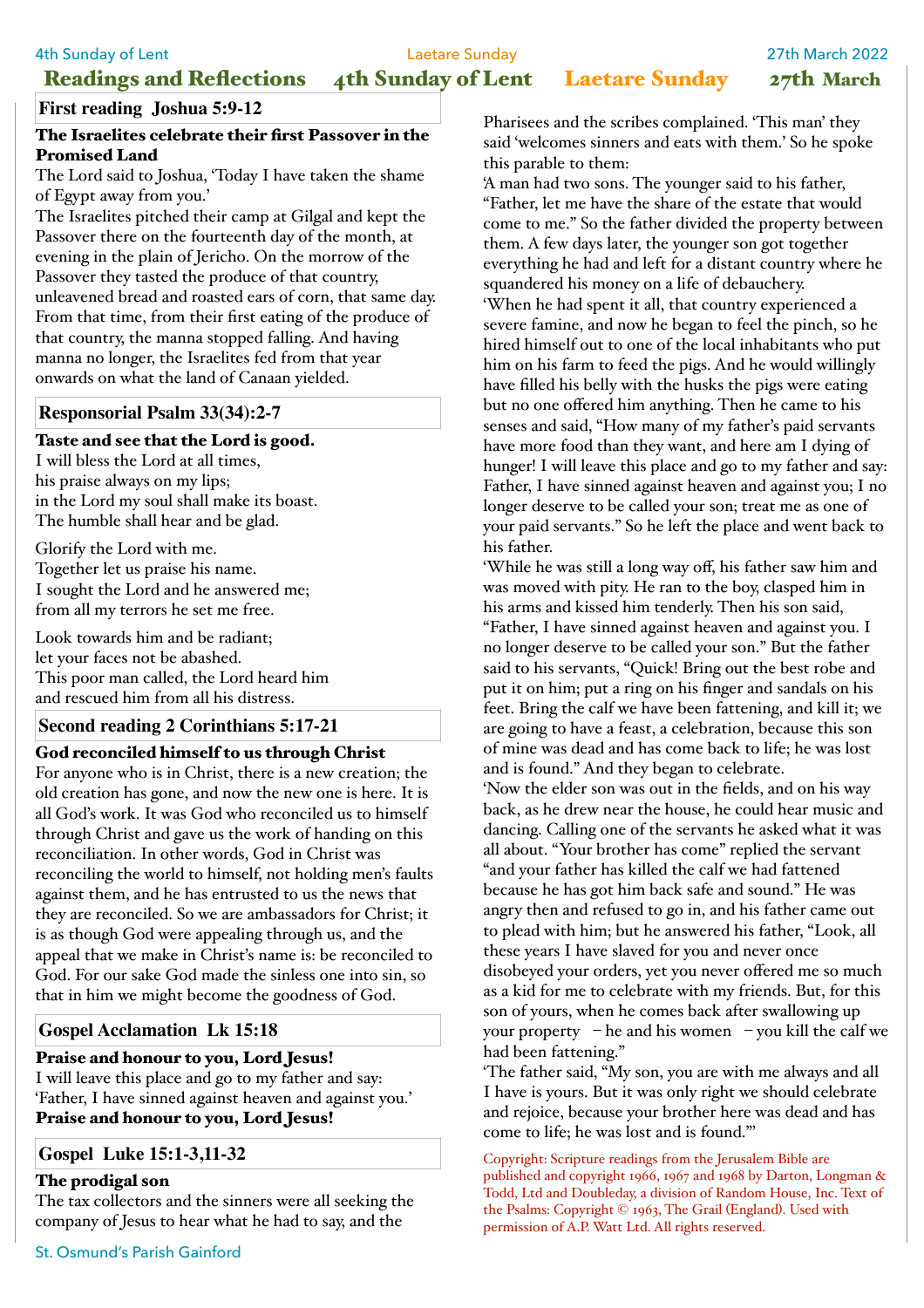### Reflection on the Readings 4th Sunday of Lent Laetare Sunday 20th March

*In the Catholic tradition, a Homily, interprets the readings, shining a light on the present and asking each one of us what we must change in our lives, fom today. The chalenge is not so much about recounting the history or reteling the story, but living the gospel.* 

### Arms Wide-Open

*The clear protagonist of today's parable is the father. Twice he repeats his cry of joy: "This son of mine was dead and has come back to life; he was lost and is found". This cry reveals what's in the father's heart. This father isn't worried about his own dignity or honour, nor how his son has treated him. Does not use the language of morality. He only thinks about his son's recovery: his precious son isn't dead afer al, but is restored to life.*

*This story describes in detail the meeting of the father with this son who had abandoned house and home. Even when the returning son was stil some way off, the father spotted him, recognised him and was moved down in his heart. Only the father's kindness and compassion can save us. Only God sees us and understands us so fuly. Look at who does the running. It's not the homecoming son; it's the father who runs and who reaches out in welcome. "He caught him by the neck and kept kissing him". Jesus tels us that God like that: running with open arms to welcome those who come back.*

*The son starts his confession: he's been planning it for a long time. The father interrupts him to save him more humiliation. He doesn't impose a penance, demands no ritual of expiation; he places no condition on welcoming him home. The father cares about his son's dignity. So he gets the servants to bring him the best clothes, a household ring, and sandals to walk home. There he wil be received at a banquet celebrated in his honour. To his amazement, the son is restored to the happiness of the life he had so casualy thrown aside when he lef.*

*Whoever listens to this parable fom the heart, wil know it applies to himself, or herself. They wil feel, maybe for the first time, that in the depths of life there is Someone who welcomes us and forgives us, unconditionaly, Someone who only wants us to have fulness of life. (J.A. Pagola)*

*The younger son is the main focus of commentators and preachers. His return home and the welcome he received can move our hearts. But the parable also speaks about an older son, a reliable felow who stayed at home with his father, without imitating the licentious life of his brother in faraway places. When they tel the older son that his father has organised a lavish party to welcome the lost son, he gets very upset, understandably. His brother's return doesn't make him happy, but furious."He was angry then and refused to go in"to the party. He had done his duty and never lef home, but now he feels like a stranger in his own house. The father goes out to invite him with the same tenderness with which he has welcomed his brother. He doesn't shout or order. With humble love"he tries to persuade him"to come into the welcome home party. It's then that the son explodes, making his resentment known. He's spent his whole life fulfiling his father's orders, but he hasn't learned to love as his father loves. Al he knows how to do is demand his rights and talk his brother down.*

*The elder brother'sprotest invites us to examine our own attitudes. Do we think we deserve more fom God than other people? Do we practice religion as a duty, or resent the mercy that God offers to sinners who repent? Do we create a welcoming space, wiling to welcome whoever comes to our church, no matter where they come fom? Are we apt to build wals rather than bridges? Do we offer a helping hand, or do we look on others with suspicion? associationofcatholicpriests.ie*

### *Act of Spiritual Communion*

*My Jesus, I believe that you are present in the Holy Sacrament of the altar. I love you above al things and I passionately desire to receive you into my soul. Since I cannot at this moment receive you sacramentaly, come at least spiritualy into my soul. I embrace you as if you were already there and unite myself wholy to you. Never let me be separated fom you. Amen.* 

### Mass 0n-line

St. Augustines Facebook - [Click here](https://www.facebook.com/staugustineschurchdarlington/) Sun. 9.15 Other churches in the diocese [Click here](http://www.rcdhn.org.uk/index.php)  Walsingham: www.walsingham.org.uk [Click here](http://www.walsingham.org.uk)  Other churches in the UK and Ireland [Click here](https://www.churchservices.tv/whats-on-now/)  Vatican - [Click here](https://www.catholictv.org/shows/papal-programming)  Mass by phone: 01642 130 120

# The Cycle of Prayer Penitents and Wanderers **Background**

The twin themes of Lent are baptism and penance. Lent is a time of reflection and preparation for Easter. Many parishes offer opportunities for the celebration of the Sacrament of Penance in the Lenten season. In recent years some parishes have explored using the Lenten period as a time to assist those returning to the Church after a period of not being active in the life of the Church. This reflects the ancient practice of the Order of Penitents which reached its end on the morning of Holy Thursday.

### Prayer

*God of power and might, we praise you through your Son, Jesus Christ, who comes in your name. He is the Word that brings salvation. He is the hand you stretch out to sinners. He is the way that leads to your peace. God our Father, we had wandered far fom you, but through your Son* 

*you have brought us back. You gave him up to death so that we might turn again to youand find our way to one another.* Roman Missal: Eucharistic Prayer for Reconciliation II